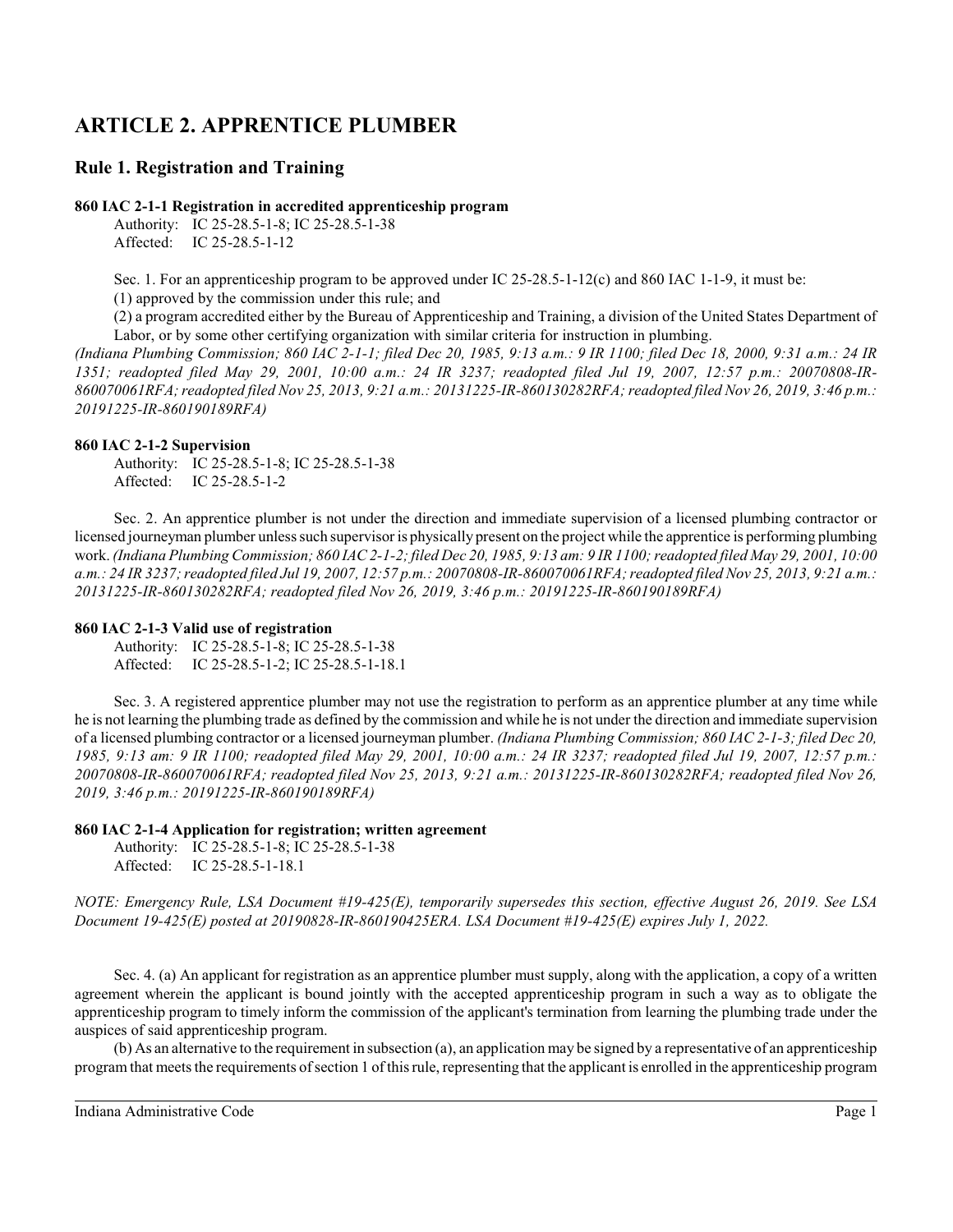#### APPRENTICE PLUMBER

and that the apprenticeship programwill timely informthe commission of the applicant'stermination fromlearning the plumbing trade under the auspices of said school. *(Indiana Plumbing Commission; 860 IAC 2-1-4; filed Dec 20, 1985, 9:13 a.m.: 9 IR 1100; filed Jan 16, 1992, 5:00 p.m.: 15 IR 1023; filed Dec 18, 2000, 9:31 a.m.: 24 IR 1352; readopted filed May 29, 2001, 10:00 a.m.: 24 IR 3237; readopted filed Jul 19, 2007, 12:57 p.m.: 20070808-IR-860070061RFA; readopted filed Nov 25, 2013, 9:21 a.m.: 20131225- IR-860130282RFA; readopted filed Nov 26, 2019, 3:46 p.m.: 20191225-IR-860190189RFA)*

#### **860 IAC 2-1-5 Renewal of registration**

Authority: IC 25-28.5-1-8; IC 25-28.5-1-38 Affected: IC 25-28.5-1-18.1

Sec. 5. An apprentice plumber registration is renewable biennially on August 1. Persons who are initially registered after June 1 need not renew until August 1 of the second calendar year following registration. *(Indiana Plumbing Commission; 860 IAC 2-1-5; filed Dec 20, 1985, 9:13 a.m.: 9 IR 1100; filed Dec 18, 2000, 9:31 a.m.: 24 IR 1352; readopted filed May 29, 2001, 10:00 a.m.: 24 IR 3237; readopted filed Jul 19, 2007, 12:57 p.m.: 20070808-IR-860070061RFA; readopted filed Nov 25, 2013, 9:21 a.m.: 20131225-IR-860130282RFA; readopted filed Nov 26, 2019, 3:46 p.m.: 20191225-IR-860190189RFA)*

#### **860 IAC 2-1-6 Application fee**

Authority: IC 25-1-8-2; IC 25-28.5-1-8; IC 25-28.5-1-38 Affected: IC 25-28.5-1-18.1

Sec. 6. An apprentice plumber registration shall be issued or renewed only upon the filing of an application accompanied by the registration fee of ten dollars (\$10), and no registration fee shall be refundable or transferable. *(Indiana Plumbing Commission; 860 IAC 2-1-6; filed Dec 20, 1985, 9:13 am: 9 IR 1100; readopted filed May 29, 2001, 10:00 a.m.: 24 IR 3237; readopted filed Jul 19, 2007, 12:57 p.m.: 20070808-IR-860070061RFA; readopted filed Nov 25, 2013, 9:21 a.m.: 20131225-IR-860130282RFA; readopted filed Nov 26, 2019, 3:46 p.m.: 20191225-IR-860190189RFA)*

## **860 IAC 2-1-7 Apprenticeship program; approval**

Authority: IC 25-28.5-1-8; IC 25-28.5-1-38 Affected: IC 25-28.5-1-18.1

Sec. 7. (a) To be approved, an apprenticeship program must do the following:

- (1) Submit a written request for approval to the commission.
- (2) Submit in writing the apprenticeship program's curriculum, which must include the:
	- (A) subjects taught; and
		- (B) hours spent teaching each subject.
- (3) Provide:
	- (A) the address of the apprenticeship program facility;
	- (B) its phone number; and
	- (C) the name of a contact person.
- (4) Submit proof of the accreditation required by section 1(2) of this rule.
- (5) Require the taking and passing of a practical examination as required by section 7.1 of this rule.

(b) Approved apprenticeship programs must notify the commission of any change in the items listed in subsection  $(a)(2)$ through (a)(4) within thirty (30) days. *(Indiana Plumbing Commission; 860 IAC 2-1-7; filed Dec 18, 2000, 9:31 a.m.: 24 IR 1352; readopted filed May 29, 2001, 10:00 a.m.: 24 IR 3237; readopted filed Jul 19, 2007, 12:57 p.m.: 20070808-IR-860070061RFA; filed Nov 26, 2008, 12:38 p.m.: 20081217-IR-860080538FRA, eff Jan 1, 2009; readopted filed Nov 25, 2013, 9:21 a.m.: 20131225- IR-860130282RFA; readopted filed Nov 26, 2019, 3:46 p.m.: 20191225-IR-860190189RFA)*

#### **860 IAC 2-1-7.1 Apprenticeship school examination**

Authority: IC 25-28.5-1-8; IC 25-28.5-1-38 Affected: IC 25-28.5-1